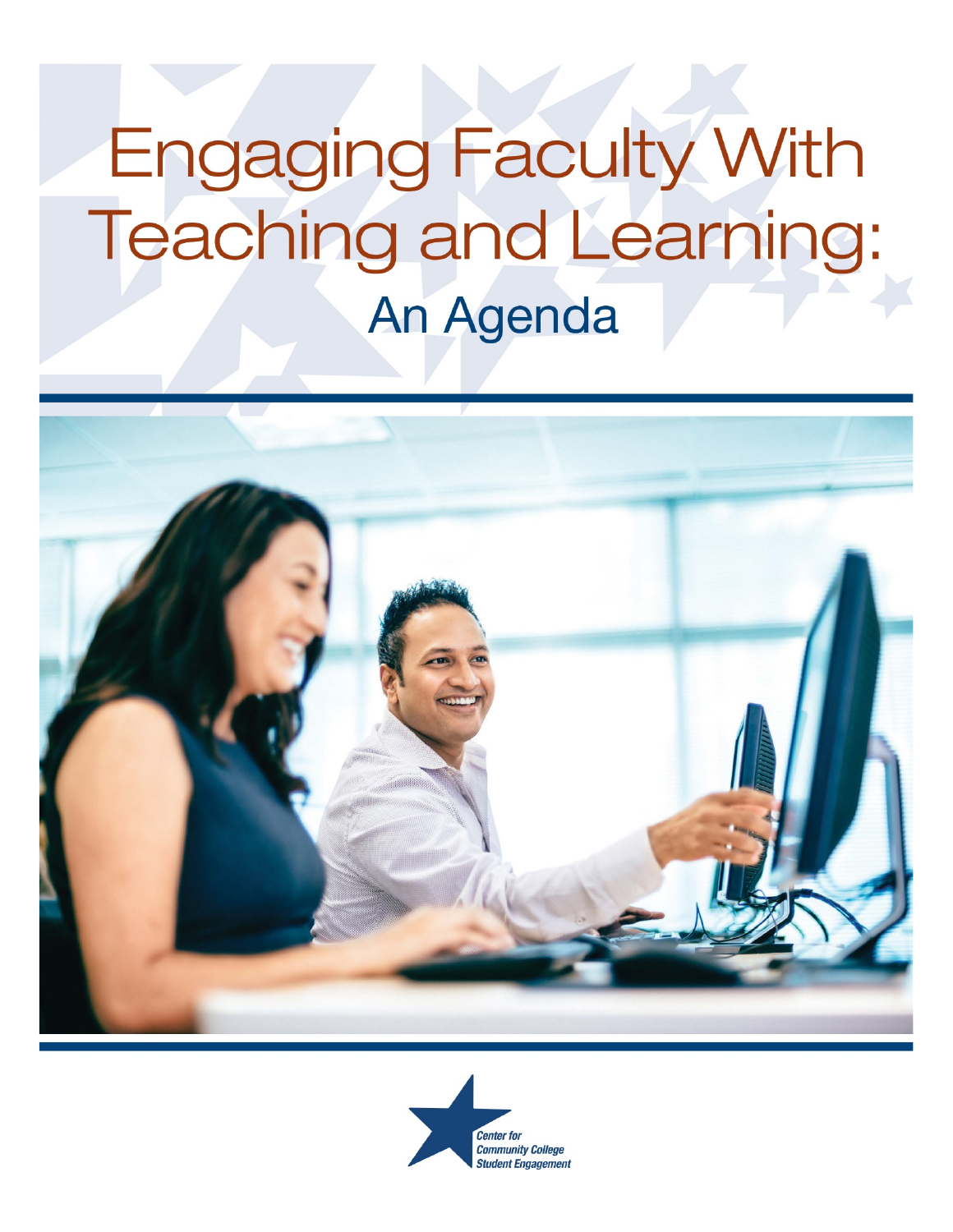## **Engaging Faculty with Teaching and Learning: An Agenda**

The following is a draft agenda of how the tools on the Center for Community College Student Engagement's *[Ensure Students Are Learning](https://cccse.org/ESAL)* website might be used. The twohour agenda is for a professional development session for full-time and part-time faculty to emphasize teaching and learning in a guided pathways framework.

For this particular draft agenda, each participant should bring a laptop or the session should be hosted in a computer lab. This will allow participants time to access the *Ensure Students Are Learning* website and search for tools that are relevant to their areas of interest.

#### **Agenda**

<Insert Date>

9:00 a.m.–11:00 a.m.

#### 9:00 a.m. **Welcome and Introductions**

#### **Overview of Objectives:**

- Define *Guided Pathways*
- Define *Ensure Students Are Learning* in a Guided Pathways Framework
- Provide Resources and Tools for *Ensure Students Are Learning*

#### 9:15 a.m. **What is** *Guided Pathways***? What is** *Ensure Students Are Learning* **in a Guided Pathways Framework?**

#### **Notes for Facilitator:**

#### *What is Guided Pathways?*

Creating guided pathways requires managing and sustaining large-scale transformational change. The work begins with thorough planning, continues through consistent implementation, and depends on ongoing evaluation. The goals are to improve rates of college completion, transfer, and attainment of jobs with value in the labor market—and to achieve equity in those outcomes.

### *What is Ensure Students Are Learning in a Guided Pathways Framework:*

Ensuring students are learning in a guided pathways framework means using programlevel outcomes, culturally responsive teaching practices, and high-quality assessment to promote student learning inside and outside the classroom.